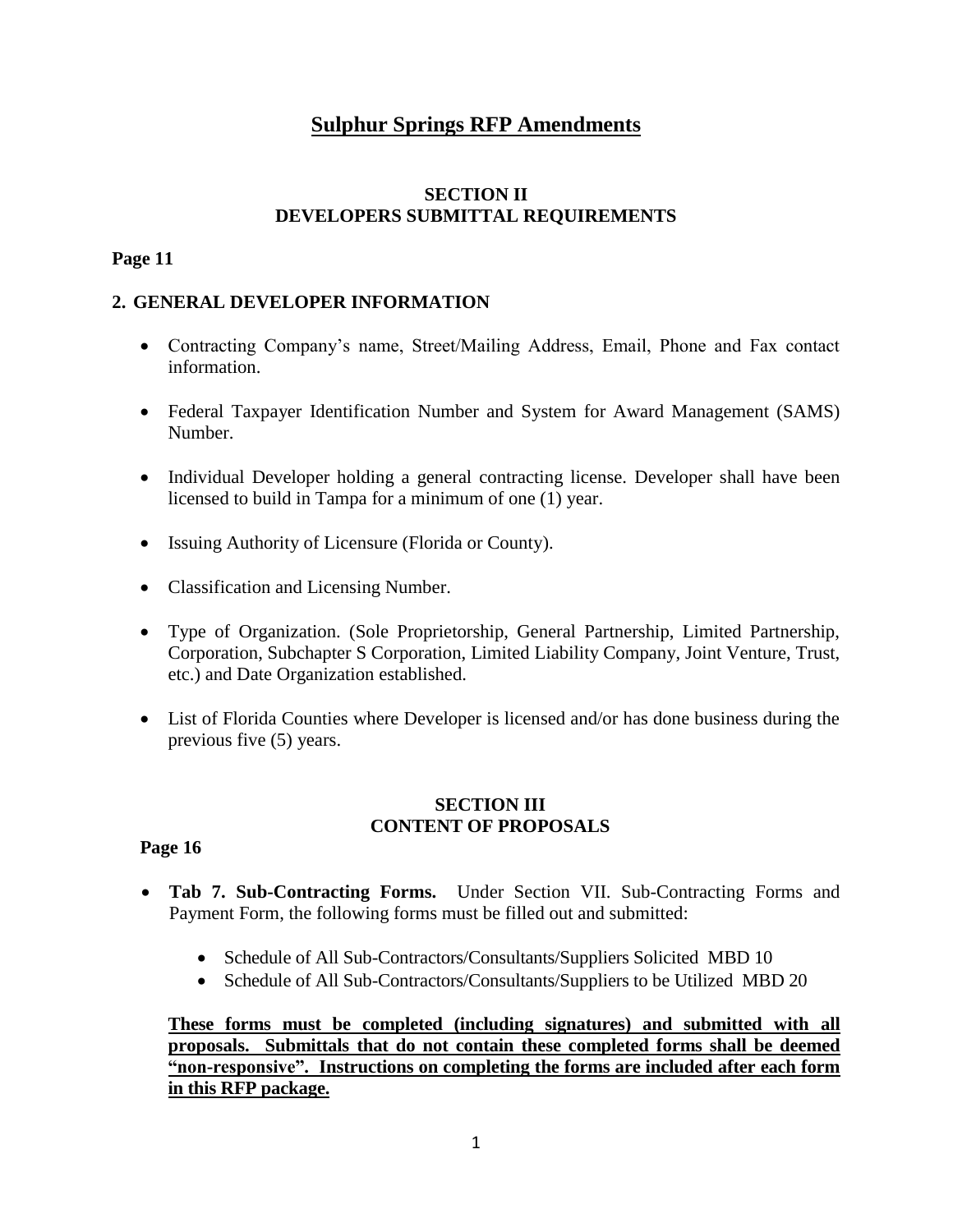### **SECTION IV EVALUATION OF PROPOSALS**

#### **Page 18**

The City will not be under any requirement to complete the evaluation by any specific date and reserves the right to suspend or postpone the evaluation process should the need arise due to budget constraints, time constraints or other factors as directed by the City. However, it is anticipated that the review/evaluation process will be completed in a timely manner.

A Proposal Evaluation Committee will be established to review and evaluate all proposals submitted in response to this RFP. The Committee shall conduct a preliminary evaluation of all proposals on the basis of the information provided and other evaluation criteria as set forth in this RFP. The contract will be awarded to the most qualified contractor per the evaluation criteria listed below.

Following receipt of written proposals, the City may thereafter select those Proposers which, in the judgment of the City, qualify as finalists and request those Proposers to make oral presentations to the City and its representatives, prior to the final selection of the Successful Proposer.

The City reserves the right to reject any and all proposals and the issuance of this RFP and potential inclusion of a Proposer into the interview process shall in no way be deemed to create a binding contract or agreement between the Proposer and the City.

Proposers are advised that the City intends to select the Successful Proposer that the City determines is the most responsive and responsible.

#### **Please provide a response to each bullet point for all criteria.**

#### **SELECTION CRITERIA AND POINTS**

| <b>CRITERIA</b>                         | <b>POINTS</b> |
|-----------------------------------------|---------------|
| Responsiveness to the Scope of Services | $25$ points   |
| <b>Experience and Qualifications</b>    | 25 points     |
| Leveraging                              | 35 points     |
| Knowledge of Sulphur Springs            | 5 points      |
| <b>WMBE/SLBE Participation Plan</b>     | 10 points     |
| <b>TOTAL POINTS</b>                     | 100 points    |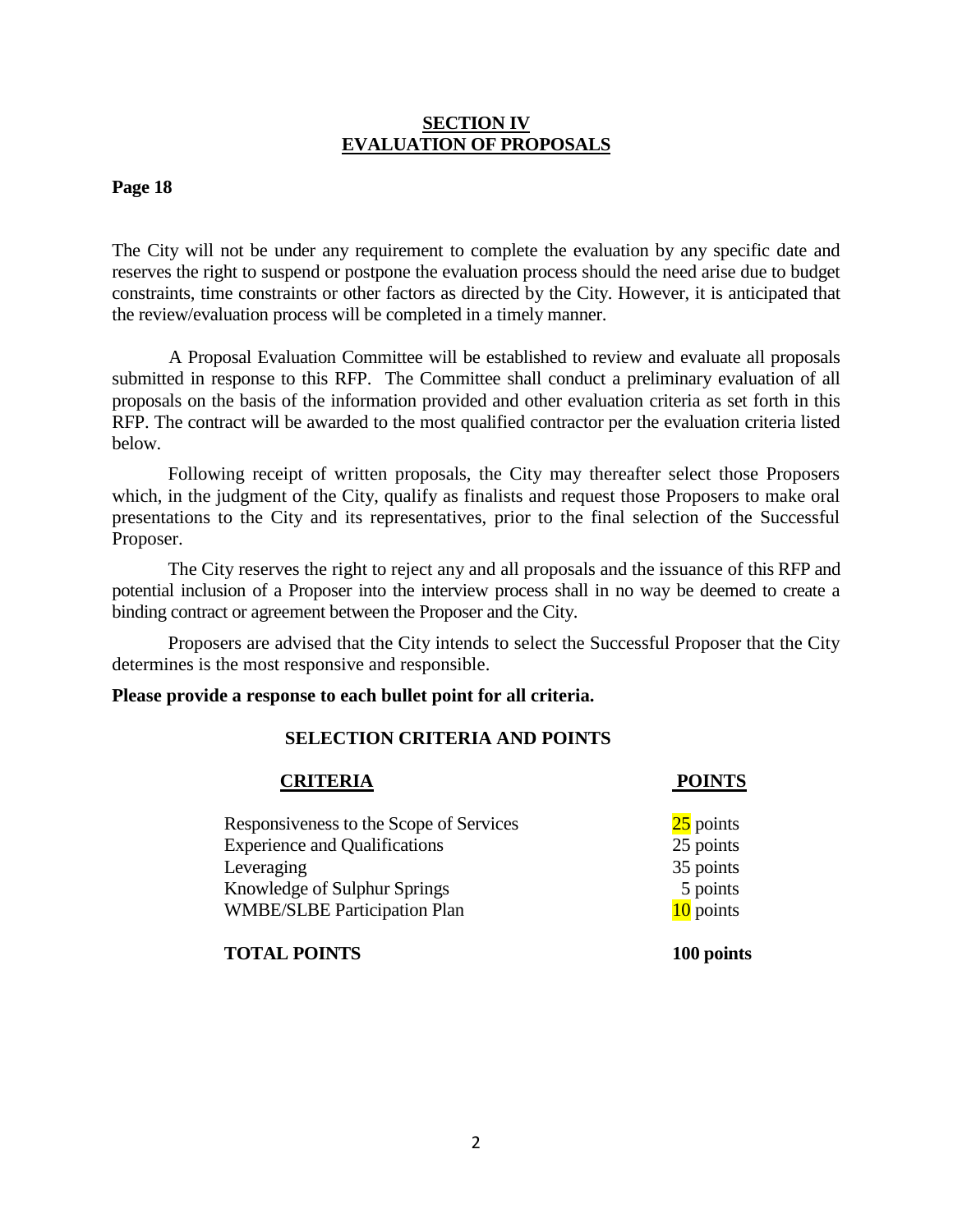#### **Page 20**

**Application of WMBE and SLBE Evaluation Points.** During the evaluation of proposals for WMBE and SLBE participation, the Minority and Small Business Development Office will be responsible for assigning the points under this criteria. WMBE and SLBE points will be determined as follows:

- **1.** A maximum of ten (10) rating points may be awarded when the Proposer is a City of Tampa certified WMBE Company participating as the prime contractor deemed **underutilized** within the industry category established by the RFP **Construction and Construction-Related Services.**
- **2.** A maximum of five (5) rating points may be awarded when the Proposer is a City of Tampa certified SLBE business participating as the prime contractor; or,
- **3.** One to Seven (1-7) rating points may be awarded when the Proposer is not a City of Tampa certified SLBE prime contractor or a non-underutilized WMBE company but utilizes WMBE and/or SLBE certified firm(s) as Sub-contractors/consultants, and assigned to perform meaningful segments of the contractual services detailed herein and documented on the enclosed MBD Form 10-20 (4 pages total).

# **NOTE: The maximum number of points achievable for WMBE and/or SLBE participation will not exceed a total of 10 points.**

# **SECTION V GENERAL CONDITIONS**

#### **Page 24**

**WMBE Participation.** The City of Tampa administers the Women/Minority Business Enterprise (WMBE) Program to promote the inclusion of WMBE Companies in procurement solicitations and contract awards. The City actively solicits participation in this project by City Certified WMBE Companies deemed **underutilized.** To obtain a list of the City's Certified WMBE Companies, visit the Minority and Small Business Development Offices website at [http://tampagov.net/minority-business-development.](http://tampagov.net/minority-business-development) Under Information and Resources select WMBE/SLBE Directories. These directories include WMBE Certified Companies which are listed by Type of Services and by Company Names. If you need further assistance, please contact the Minority and Small Business Development Office at (813) 274-5512.

> **NOTE:** In accordance with the Equal Business Opportunity Ordinance 2008-89, The City of Tampa's WMBE policies are narrowly-tailored to identify **underutilized** WMBEs by Industry Category. Proposers who are certified within the **underutilized** category for the work/scope detailed herein or subcontract with firms that are certified within the **underutilized** category will be eligible for weighted points in the selection process. Refer to **MBD Form 70** to identify **underutilized** WMBEs by Industry Category and Section 4. Evaluation of Proposals for the WMBE Participation scoring criteria for this REP. **For this RFP**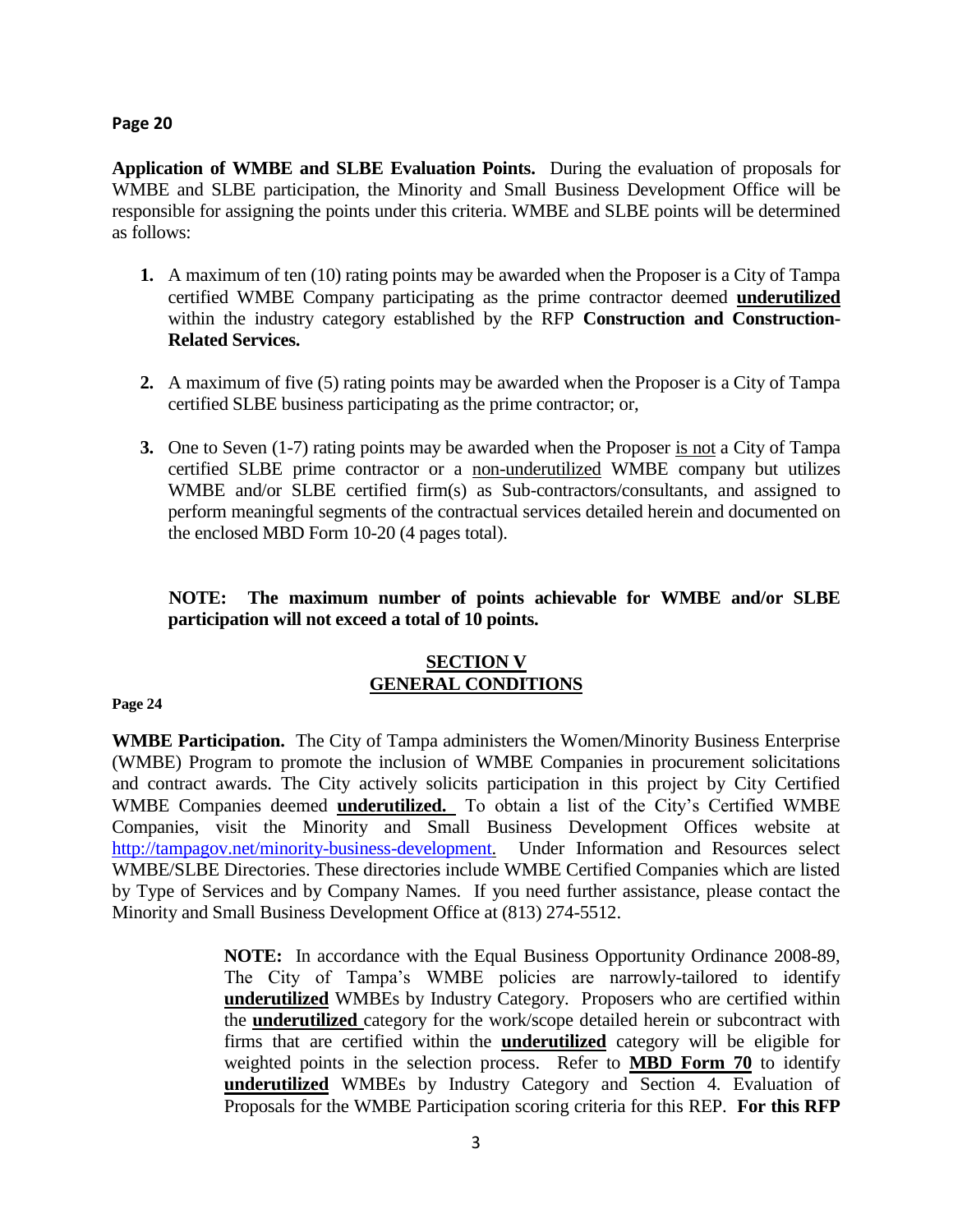## **the underutilized WMBE Industry Categories are Construction and Construction-Related Services.**

**SLBE Participation.** In an effort to promote increased opportunities for Small Local Business Enterprises (SLBEs), the City actively solicits the participation of certified SLBE firms in the performance of contracts. To obtain a list of the City's Certified SLBE Companies, visit the Minority and Small Business Development Offices website at [http://tampagov.net/minority](http://tampagov.net/minority-business-development)[business-development.](http://tampagov.net/minority-business-development) Under programs and Services select WMBE and SLBE Directories. These directories include SLBE Certified Companies which are listed by Type of Services and by Company Names. If you need further assistance, please contact the Minority and Small Business Development Office at (813) 274-5512.

### **Page 26**

 **Non-Discrimination in Contracting and Employment.** The following provisions are hereby incorporated into any contract executed by or on behalf of the City of Tampa (City).

The Successful Proposer shall comply with the following Statement of Assurance:

During the performance of this Contract, the Successful Proposer herein assures the City, that said Successful Proposer is in compliance with Title VII of the 1964 Civil Rights Act, as amended, the Florida Civil Rights Act of 1992, and the City of Tampa Code of Ordinances, Chapter 12, in that the Successful Proposer does not on the grounds of race, color national origin, religion, sex, age, handicap or marital status, discriminate in any form or manner against said Successful Proposer's employees or applicants for employment.

The Successful Proposer understands and agrees that this Contract is conditioned upon the veracity of this Statement of Assurance, and that violation of this condition shall be considered material breach of this Contract. Furthermore, the Successful Proposer herein assures the City that said Successful Proposer will comply with Title VI of the Civil Rights Act of 1964 when federal grant(s) is/are involved. This Statement of Assurance shall be interpreted to include Vietnam-Era Veterans and Disabled Veterans within its protective range of applicability.

The Successful Proposer further acknowledges and agrees to provide the City with all information and documentation that may be requested by the City from time to time regarding the solicitation, selection, treatment and payment of subcontractors, suppliers and vendors in connection with this Contract. The Successful Proposer further acknowledges that it must comply with City of Tampa Code of Ordinances, Chapter 26.5, as enacted by Ordinance No. 2008-89."

*For additional information contact the Minority Business Development Office at 813/274-5543 or 813/274-5512.* **<http://tampagov.net/minority-business-development>**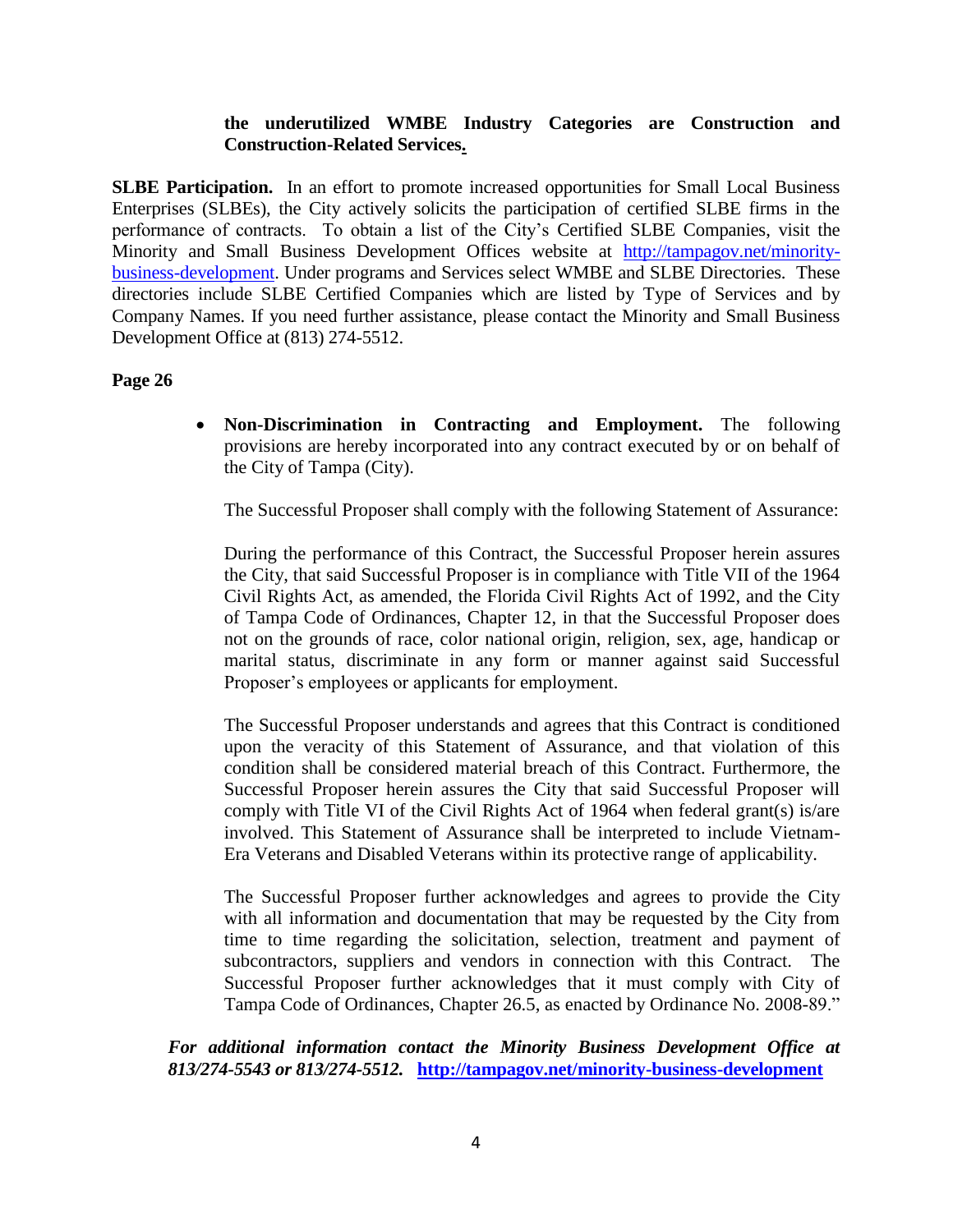**Assignment and Sub-Contracting.** No Successful Proposer shall assign the award or any rights or obligations there under without the written consent of the City. In the event of such approved Sub-Contracting, the Successful Proposer agrees to provide the City with written documentation relative to the Subcontractor(s) solicited, or that will be employed in this award, including but not limited to submittal of attached Schedule of Sub-Contracting forms, with the proposal response.

- Schedule of All Sub-Contractors/Consultants/Suppliers Solicited MBD 10
- Schedule of All Sub-Contractors/Consultants/Suppliers to be Utilized MBD 20)

# **These forms must be completed (including signatures) and submitted with all proposals. Submittals that do not contain these completed forms shall be deemed "non-responsive". Instructions on completing the forms are included after each form in this RFP package.**

Subcontractor shall be defined as: a business enterprise, firm, partnership, corporation, consultant or combination thereof having a direct contract with a prime contractor for any portion of the advertised work that is awarded by the City/City's representative.

Supplier shall be defined as: a business enterprise that either directly contracts with a Prime Contractor/Consultant or directly contracts with a Subcontractor under such Prime Contractor/Consultant to provide materials, supplies or equipment in connection with a Contract awarded by the City/City's representative. A Supplier may be a regular dealer, distributor or manufacturer.

#### **SECTION VI**

#### **DEVELOPER'S AFFIDAVIT AND PROPOSAL SIGNATURE FORMS**

**Page 32**

#### **Sub-Contracting Submittals required: Forms MBD-10, MBD-20 must be submitted with the bid/proposal.**

**By signing this Proposal Signature Form, the Proposer complies with all of the requirements of the RFP package including but not limited to Communication Policy and City of Tampa Ethics Code contained I SECTION V. GENERAL CONDITIONS.**

# **ATTACHMENT A**

# **EXCEPTIONAL FEATURES AND SPECIFICATIONS GUIDE**

# **Page 44**

# **STRUCTURE**

- $\Box$  Steel reforced concrete footings per plans
- Termite protected soil treatment under entire structure
- Visqueen (.006 mil) vapor barrier under all concrete floors
- Minimum 4" thick welded wire reinforced concrete slabs
- Steel reinforced concrete masonry exterior walls